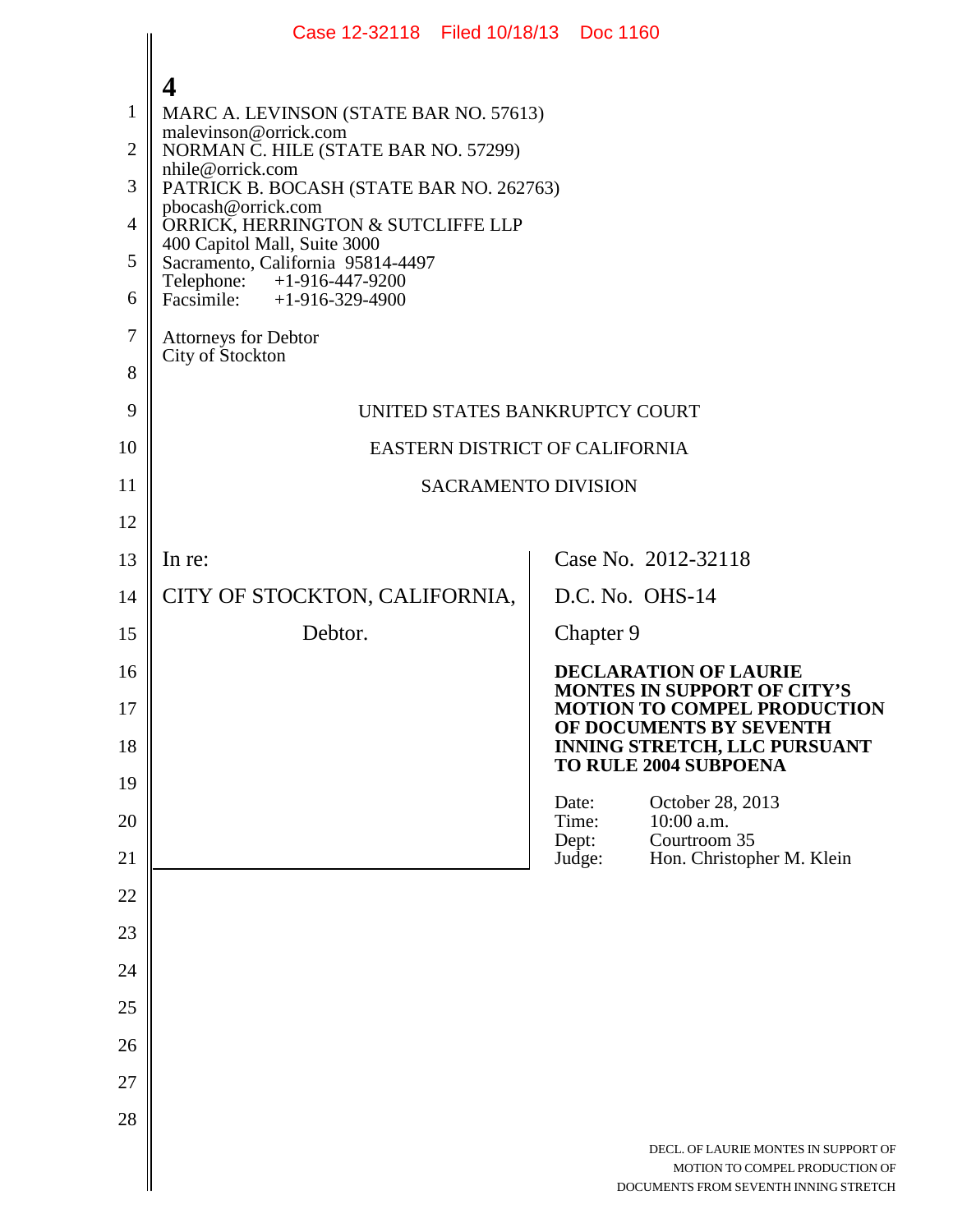## Case 12-32118 Filed 10/18/13 Doc 1160

I, Laurie Montes, hereby declare:

1

2 3 4 5 6 7 8 9 10 11 12 13 1. I am one of two Deputy City Managers for the City of Stockton, California ("the City" or "Stockton"). I make this declaration in support of the City's Motion To Compel Production Of Documents By Seventh Inning Stretch, LLC Pursuant To Rule 2004 Subpoena. 2. In my capacity as Deputy City Manager, I oversee the operation of the City's entertainment venues, including a 5,200 seat Class A baseball park (the "Stadium"). In 2004, the City financed and constructed an events center that included the Stadium, a 10,000 seat arena ("Arena"), parking, and other amenities. In 2005, the City entered into a long-term licensing agreement (the "License Agreement") for the use of the Stadium with Seventh Inning Stretch, LLC ("SIS"), which owns a minor league baseball team, the Stockton Ports (the "Ports"). The License Agreement has an initial term of 25 years, with mutual options to extend for two additional seven year periods. If both options are exercised, the License Agreement will not expire until 2044.

14 15 16 17 18 19 20 21 22 23 24 25 26 3. The terms of the License Agreement are generally favorable to SIS as compared to other California League license agreements, particularly given the age and quality of the Stadium. The terms of the License Agreement, combined with the costs to operate the Stadium, require the City to subsidize the Stadium operations and maintenance. The required subsidy for fiscal year 2013-2014 is approximately \$547,578, including approximately \$65,000 of possessory interest tax that the City pays on behalf of SIS for the Ports' use of the Stadium. The terms of the License Agreement are such that the City cannot reduce its subsidy to SIS during a fiscal emergency. The terms of the License Agreement also require the City to pay Stadium operations and capital maintenance costs for 70 Ports games and 20 non-game events (which can last for multiple days) for the term of the License Agreement, plus extensions (if exercised). Finally, the License Agreement gives the Ports control of virtually all Stadium revenues, requiring only that SIS pass through to the City a modest amount of revenue for facility fees and premium seating. 4. As part of its ongoing negotiations despite the filing of the Plan For The

27 Adjustment Of Debts Of City Of Stockton, California [Dkt. No. 1133] (the "Plan") on October

28 10, 2013, the City is evaluating all of its contracts, including the License Agreement, to determine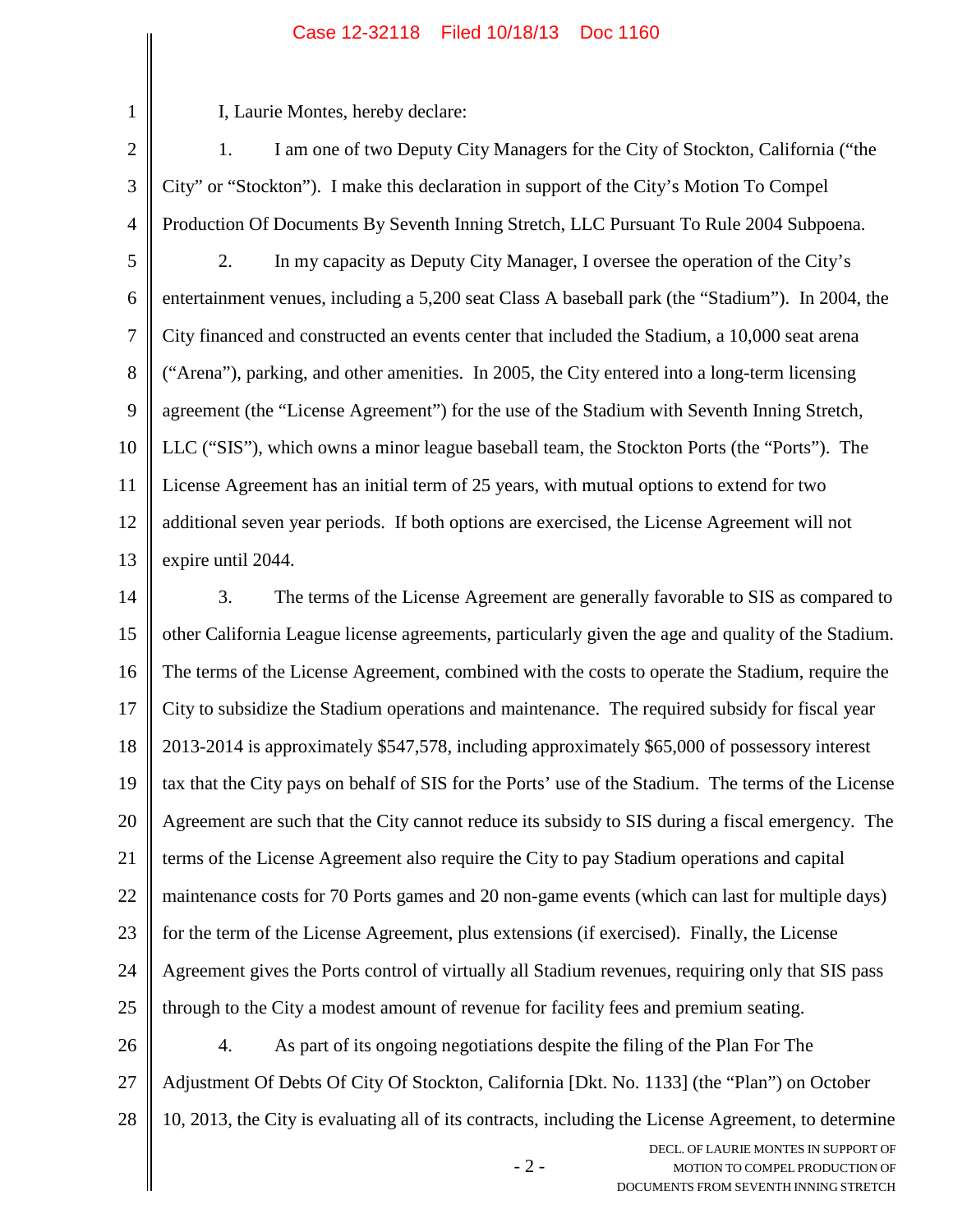## Case 12-32118 Filed 10/18/13 Doc 1160

1

2 3 4 5 whether each should be assumed or rejected. To this end, the City has negotiated (and continues to negotiate) with SIS in good faith regarding the terms of the License Agreement. Because SIS did not participate in the pre-bankruptcy mediation process (despite the City's invitation, and the inclusion in the May 2012 "Ask" of a proposal for modifications to the License Agreement), the City's negotiations with SIS did not begin until September 2012.

6 7 8 9 10 11 12 13 5. Throughout these negotiations, the City has endeavored to understand SIS's business structure. The City believes that in order to evaluate the License Agreement properly, it needs certain basic financial information regarding the performance of the Ports and their use of the Stadium to determine what concessions or modifications are reasonable given the City's current financial condition and the ongoing Stadium operation and capital deficits. The City needs this information to decide how to treat the License Agreement in any amended plan of adjustment, and to assess the longer term financial and operating viability of the Ports should the License Agreement be amended.

14 15 16 17 18 19 6. Since late 2012, the City has made multiple informal requests to SIS to provide information about SIS's finances, including on August 1, 2013, when the City sent an informal written request to Pat Filippone, authorized agent for service of process for SIS. It was only after SIS declined to produce all of the requested information and data that the City sought this Court's permission to issue a subpoena for this information under Rule 2004 of the Federal Rules of Bankruptcy Procedure.

20 21 22 23 24 25 26 27 28 7. Not only is the subpoenaed information necessary to the City's evaluation of the License Agreement, including whether the City should assume, reject, or modify it, but it is also necessary to advance the City's negotiations with SIS. The City recently renegotiated its license agreement with SC Hockey Franchise Group ("SC Hockey"), relating to the rights of the Stockton Thunder ice hockey team to use the facilities of the Arena. During negotiations, SC Hockey allowed the City access to financial information analogous to the information which the City seeks from SIS through its subpoena. This information allowed the City to perform an accurate evaluation of how to treat its license agreement with SC Hockey. As a result, the City and SC Hockey were able to enter into a modified license agreement that the City will assume in the Plan.